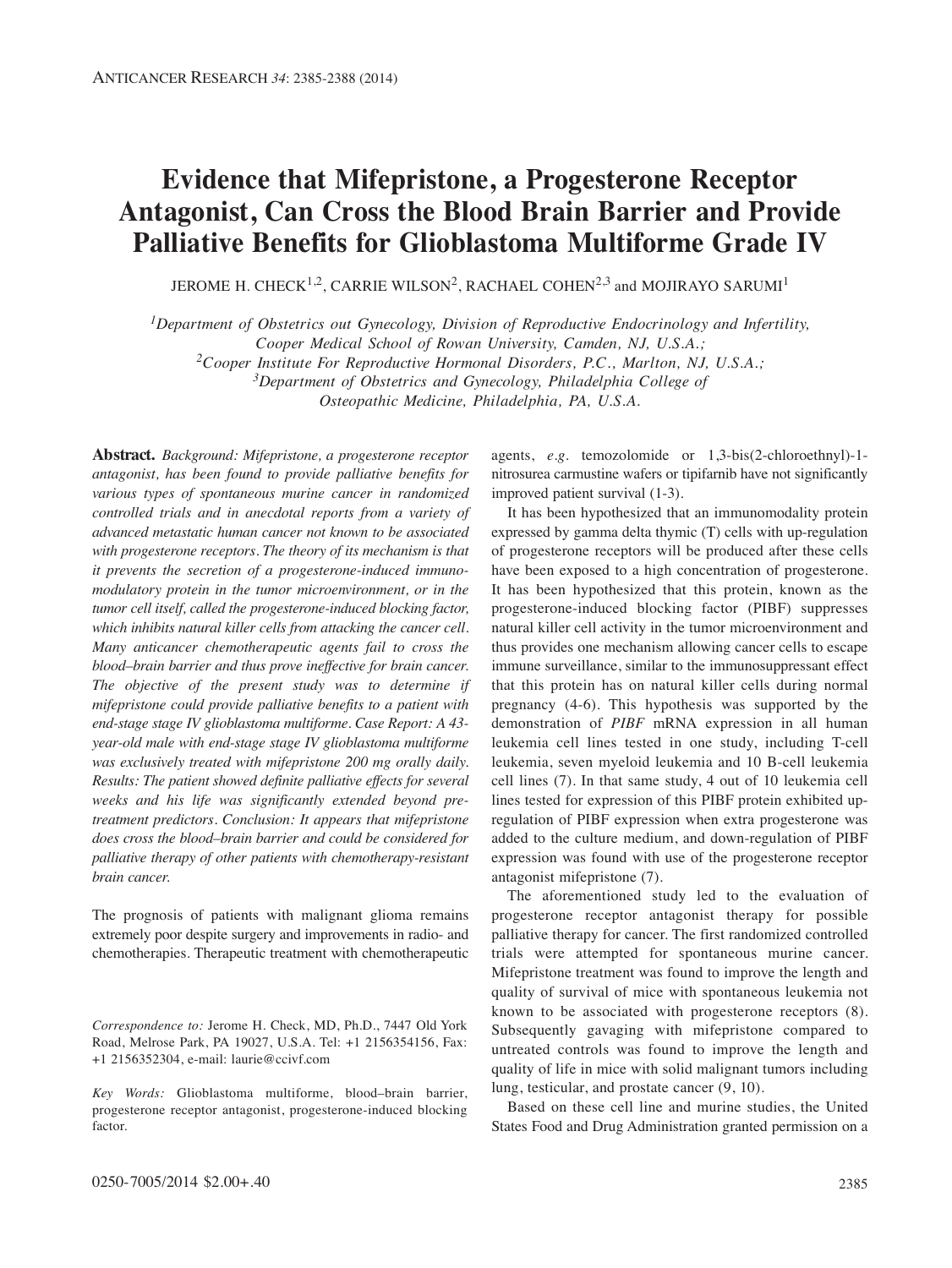case-by-case basis to allow mifepristone therapy to be given for palliation in patients with very advanced cancer who have exhausted all other treatment options. The first type of cancer without known progesterone receptors treated in humans with mifepristone for palliation was metastatic adenocarcinoma of the colon (male and female) and the drug seemed to provide a very good palliative effect in both (11). Subsequently palliative benefit was demonstrated in thymic epithelial cell cancer, transitional cell carcinoma of the renal pelvis, pancreatic cancer and malignant fibrous histiocytoma (12).

Many anticancer chemotherapeutic drugs are not effective for brain cancer due to the blood–brain barrier, which often represents the robust P-glycoprotein-mediated efflux process from capillary endothelial cells in the cerebral circulation. The blood–brain barrier partially isolates the brain from the peripheral environment. Anatomically, the barrier is created by the presence of impermeable tight junctions between endothelial cells and by a relative absence of transendothelial conduits for the passive diffusion of soluble molecules. Because of the blood–brain barrier, lipid-insoluble molecules must utilize either ion channels or specific transport systems to gain entry to the central nervous system.

Mifepristone has been found to be effective in treating one type of brain tumor – meningioma (13-15). However, meningiomas lie outside of the blood–brain barrier. It is not clear if mifepristone can gain access to the brain through the blood–brain barrier and provide palliation for brain cancer. Described herein is a case report of a 43-year-old male with very advanced, highly-invasive grade IV glioblastoma multiforme treated with mifepristone.

## **Case Report**

A 43-year-old male suddenly presented with a three-week episode of severe protracted headaches. A computed tomographic scan and magnetic resonance imaging were performed which showed a large cerebral mass involving the frontal, parietal and temporal lobes, and the basal ganglia. Surgical resection found a large grade IV glioblastinoma multiforme tumor arising originally from the temporal lobe. Despite radiation and chemotherapy, repeat magnetic resonance imaging two months later showed progression of the tumor, with metastasis to the spinal cord. Because of the multifocal nature of the tumor, the patient was advised that he was not a candidate for any further therapyand that death would likely be within two months.

Oral mifepristone at 200 mg daily was started two months after receiving this terrible prognosis, when he was advised that death was imminent. At the time of starting the mifepristone, the patient was sleeping for most of the day and was not able to carry-out a normal conversation. Within two weeks of taking mifepristone, the patient became much more alert and was able to carry-out intelligent conversations. Before starting the medication, he was paralyzed from the neck down and his hands were in a clenched position. After two weeks of therapy, he was able to open his hands.

His paralysis did slowly progress such that after about three months on mifepristone, he had difficulty in breathing. Because he had trouble swallowing, mifepristone was stopped. the patient died two weeks later.

## **Discussion**

These data suggest that mifepristone can cross the blood–brain barrier and thus could be used for palliative therapy of advanced brain cancer. It is hoped that the publication of this case report will generate interest in a larger randomized controlled trial. Possibly other progesterone receptor antagonists with less antiglucocorticoid receptor activity, *e.g.* ullipristal could be tried for malignant glioma and could prove even more effective.

Mifepristone has been found to be effective in treating certain tumors known to possess progesterone receptors, *e.g.* breast cancer (16-19). The reason for trying mifepristone for menengiomas was that they were also found to possess progesterone receptors (13). The only other tumor known to have progesterone receptors is prostate cancer. The reason for using mifepristone for malignant glioma and a variety of other cancer types not known to possess progesterone receptors is that even without abundant progesterone receptors, a tumor may secrete progesterone or a progesterone-like substance that is able to generate PIBF production either intra-cytoplasmically in the tumor, or by gamma/delta T-cells in the tumor microenvironment (4, 5). The hypothesized secretion of progesterone may seem problematic. However, there are data that most tumors secrete human chorionic gonadotropin (hCG), which can stimulate progesterone (20-22).

mRNA for *PIBF* has not only been found to be increased in all human leukemia cell lines tested but has also been found to be expressed in many normal tissues, and its level is significantly higher in the various tumors relative to normal tissue counterparts (23). The predominant form of the PIBF protein is 90 kDa (7, 23). The 90-kDa protein seems to be encoded by 18 exons of the predominant *PIBF* mRNA. Exons 1-5 and 17-18 transcript encodes for PIBF of 34-36 kDa (23, 24). The ~35 kDa PIBF isoform contains the *N*-terminal 223 and *C*-terminal 75 amino acids (23).

The centrosome is the primary microtube organizing center in animal cells. Disturbed centrosome duplication causes unequal segregation of chromosome and ultimately tumorigenesis. The 90kDa protein is predominantly located in the centrosome, whereas the 34-36 kDa splice variant, the main secreted form, is predominantly found in the cytoplasm (23). A number of proteins shown to be involved in tumor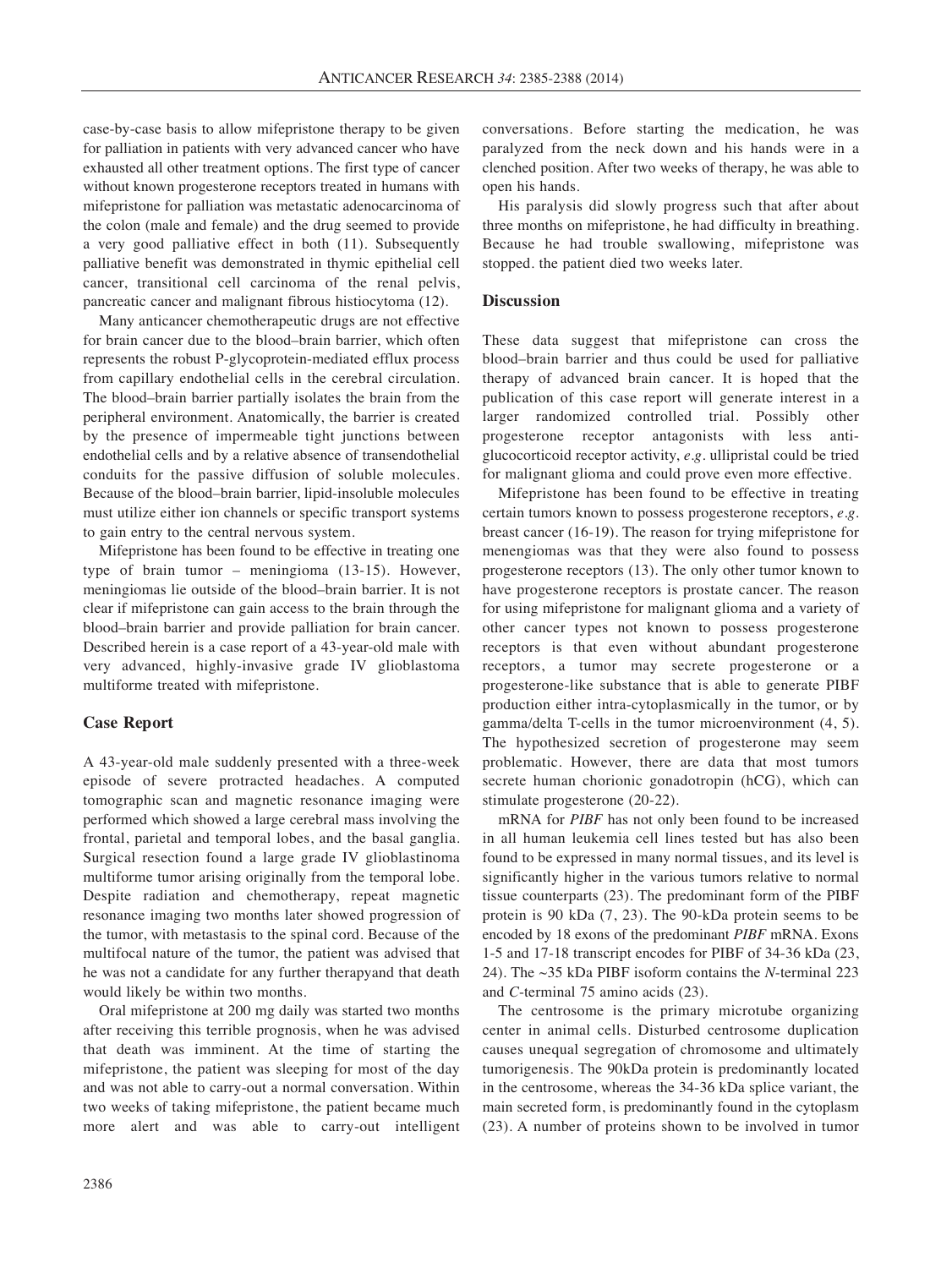genesis are associated with the centrosome. Interestingly other tumor-suppressing proteins, *e.g.* breast cancer antigen-1 (BRCA1) and p53 have the same centrosomal location as PIBF (25-29).

Further studies are required to determine if the 35-kDa isoform of PIBF described by Lachman *et al.* in the cytoplasm of cancer cells is identical to the 34-kDa form that rises precipitiously in females or males exposed to progesterone (24). Even if not identical, this protein, similarly to the 34-kDa secreted form, may be up-regulated by progesterone and be inhibited by progesterone receptor antagonism, thus, explaining the ameliorative effect of mifepristone even on tumors not known to have progesterone receptors.

The original hypothesis was that tumors may direct gamma/delta T cells in the tumor microenvironment to make the 34-kDa protein PIBF similar to that found in high levels in pregnancy states related to progesterone secretion and thus inhibit natural killer cell cytolytic activity in the tumor microenvironment. Based on the intracellular location of the 34-kDa PIBF splice variant, the possibility exists that intracellular progesterone production by tumor cells directs the parental 90 kDa protein to produce more of the intracellular 35-kDa PIBF protein, and this in turn protects the tumor cell from immune destruction. Now that a highly sensitive PIBF assay has been developed, it will be interesting to see if, similar to the pregnancy or post-ovulatory states, an increased serum PIBF level will be found and thus be a tumor marker. However, if most of the 34-36 kDA PIBF protein remains in the cytoplasm of the tumor cell, the tumor may still respond to drugs that inhibit progesterone receptivity even without being detected in the serum (30).

## **References**

- 1 Mihaliak AM, Gilbert CA, Li L, Daou MC, Moser RP, Reeves A, Cochran BH and Ross AH: Clinically relevant doses of chemotherapy agents reversibly block formation of glioblastoma neurospheres. Cancer Lett *296*: 168-177, 2010.
- 2 Nghiemphu PL, Wen PY, Lamborn KR, Drappatz J, Robins HI, Fink K, Malkin MG, Lieberman FS, DeAngelis LM, Torres-Trejo A, Chang SM, Abrey L, Fine HA, Demopoulos A, Lassman AB, Kesari S, Mehta MP, Prados MD, Cloughesy TF and North American Brain Tumor Consortium: A phase I trial of tipifarnib with radiation therapy, with and without temozolomide, for patients with newly diagnosed glioblastoma. Int J Radiat Oncol Biol Phys *81*: 1422-1427, 2011.
- 3 Borges KS, Castro-Gamero AM, Moreno DA, da Silva Silveira V, Brassesco MS, de Paula Queiroz RG, de Oliveira HF, Carlotti CG Jr., Scideli CA and Tone LG: Inhibition of aurora kinases enhances chemosensitivity to temozolomide and causes radiosensitization in glioblastoma cells. J Cancer Res Clin Oncol *138*: 405-414, 2012.
- 4 Check JH, Nazari P, Goldberg J, Yuen W and Angotti D: A model for potential tumor immunotherapy based on knowledge of immune mechanisms responsible for spontaneous abortion. Med Hypoth *57*: 337-343, 2001.
- 5 Check JH, Dix E and Sansoucie L: Support for the hypothesis that successful immunotherapy of various cancers can be achieved by inhibiting a progesterone associated immunomodulatory protein. Med Hypoth *72*: 87-90, 2009.
- 6 Check JH, SanSoucie L, Chern J, Amadi N, Srivastava M and Larece K: Evidence that progesterone receptor antagonists may help in the treatment of a variety of cancers by locally suppressing natural killer cell activity. Clin Exp Obst Gynecol *34*: 207-211, 2007.
- 7 Srivastava MD, Thomas A, Srivastava BI and Check JH: Expression and modulation of progesterone-induced blocking factor (PIBF) and innate immune factors in human leukemia cell lines by progesterone and mifepristone. Leuk Lymphoma *48*: 1610-1617, 2007.
- 8 Check JH, Sansoucie L, Chern J, Amadi N and Katz Y: Mifepristone treatment improves length and quality of survival of mice with spontaneous leukemia. Anticancer Res *29*: 2977- 2980, 2009.
- 9 Check JH, Sansoucie L, Chern J and Dix E: Mifepristone treatment improves length and quality of survival of mice with spontaneous lung cancer. Anticancer Res *30*: 119-122, 2010.
- 10. Check JH, Dix E, Wilson C and Check D: Progesterone receptor antagonist therapy has therapeutic potential even in cancer restricted to males as evidenced from murine testicular and prostate cancer studies. Anticancer Res *30*: 4921-4923, 2010.
- 11 Check JH, Dix E, Sansoucie L and Check D: Mifepristone may halt progression of extensively matastatic human adenocarcinoma of the colon – case report. Anticancer Res *29*: 1611-1613, 2009.
- 12 Check JH, Dix E, Cohen R, Check D and Wilson C: Efficacy of the progesterone receptor antagonist mifepristone for palliative therapy of patients with a variety of advanced cancer types. Anticancer Res *30*: 623-628, 2010.
- 13 Grunberg SM: Role of antiprogestational therapy for meningiomas. Hum Reprod *9*: 202-207, 1994.
- 14 Grunberg SM, Weiss MH, Spitz IM, Saretsky S, Kletzky O and Groshen S: Long-term treatment with the oral antiprogestational agent mifepristone (RU 486). In: Adjuvant Therapy of Cancer VII. Salmon SE (ed). Philadelphia, JB, Lippincott, p. 55, 1993.
- 15 de Keizer RJ and Smit JW: Miferpristone treatment in patients with surgically incurable sphenoid-ridge meningioma: A longterm follow-up. Eye *18*: 954-958, 2004.
- 16 Bakker GH, Setyono Han B, Portengen H, De Jong FH, Foekens JA and Klign JG: Treatment of breast cancer with different antiprogestins: Preclinical and clinical studies. J Steroid Biochem Mold Biol *37*: 789-794, 1990.
- 17 Klijn JG, Setyono Han B and Foekens JA: Progesterone antagonists and progesterone receptor modulators in the treatment of breast cancer. Steroids *65*: 825-830, 2000.
- 18 Romieu G, Maudelonde T, Ulmann A, Pujol H, Grenier J, Cavalie G, Khalaf S and Rochefort H: The antiprogestin RU 486 in advanced breast cancer: preliminary clinical trial. Bull Cancer *74*: 455-461, 1987.
- 19 Perrault D, Eisenhauer EA, Pritchard KI, Panasci L, Norris B, Vandenberg T and Fisher B: Phase II study of the progesterone antagonist mifepristone in patients with untreated metastatic breast carcinoma: A National Cancer Institute of Canada Clinical Trials Group study. J Clin Oncol *14*: 2709-2712, 1996.